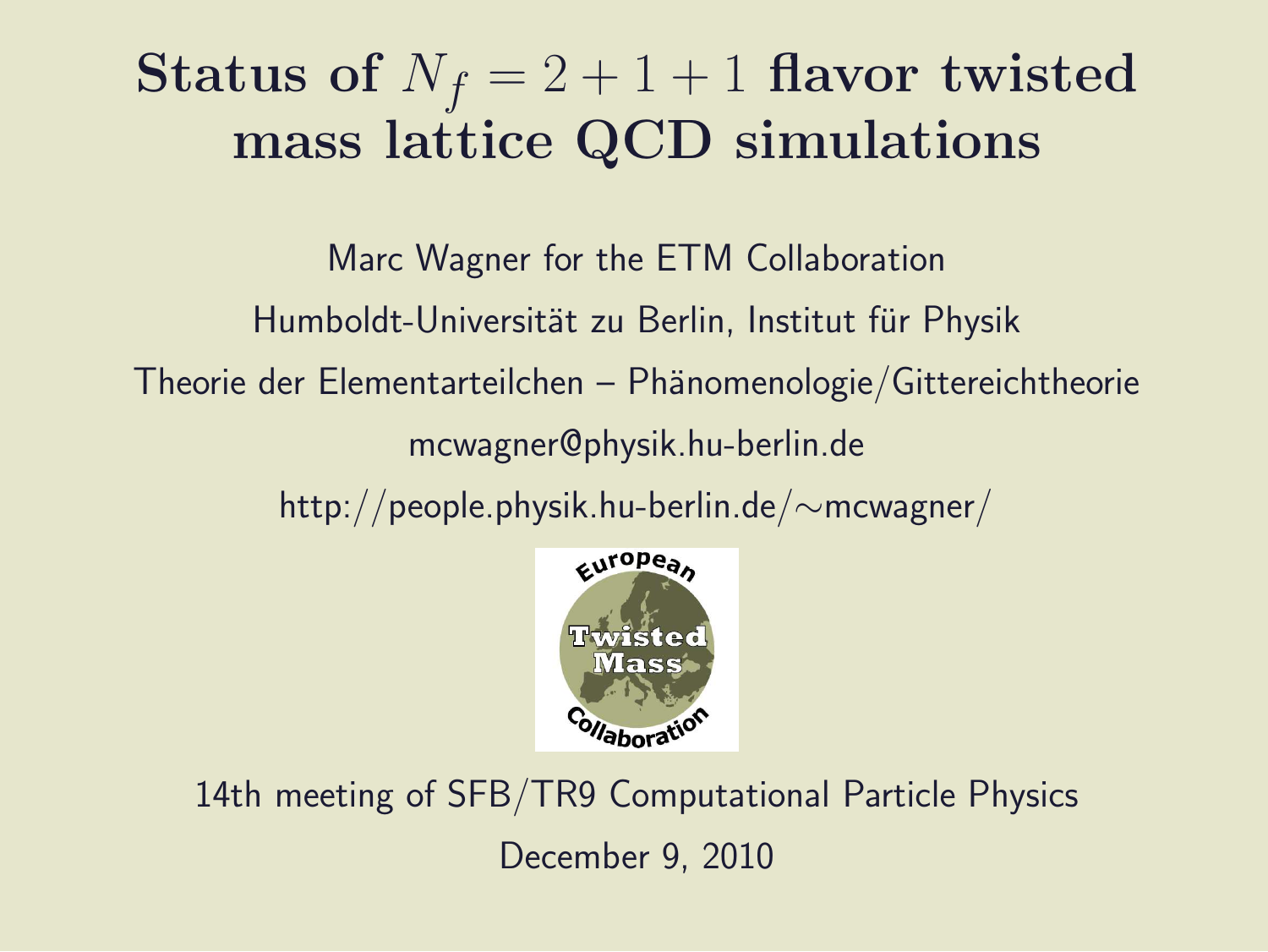#### **Motivation**

- Why lattice QCD simulations with  $N_f = 2 + 1 + 1$  dynamical quark flavors?
	- Considering also s and c sea quarks yields a more realistic simulation setup (compared to  $N_f = 2$  and  $N_f = 2 + 1$ ).
	- Study the contributions of the dynamical s and  $c$  sea quarks to observables; quantify the the so far uncontrolled effect.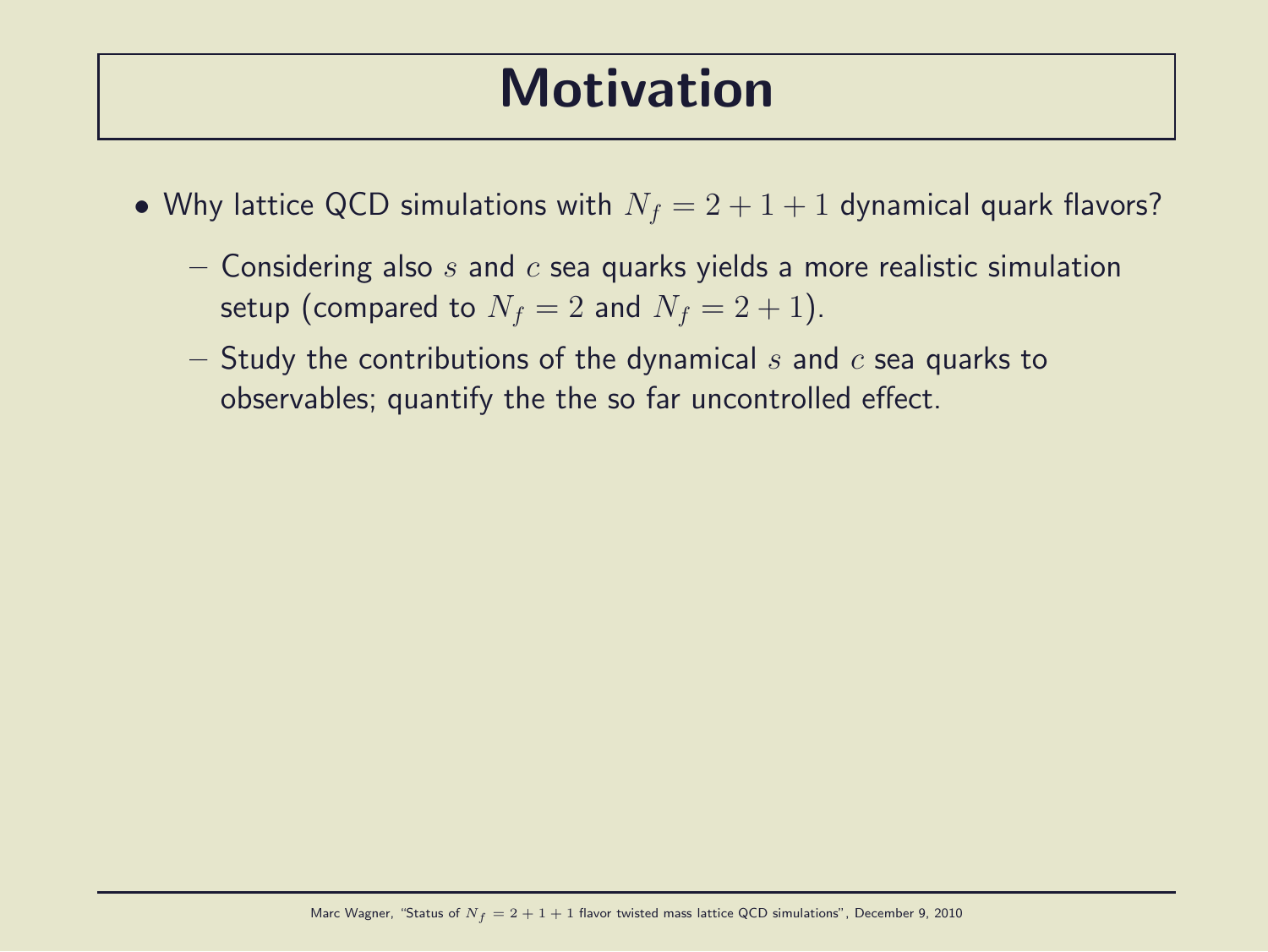#### **Outline**

- Introduction to  $N_f = 2 + 1 + 1$  Wilson twisted mass lattice QCD.
- Light hadrons.
- Hadrons with  $s$  and  $c$  valence quarks.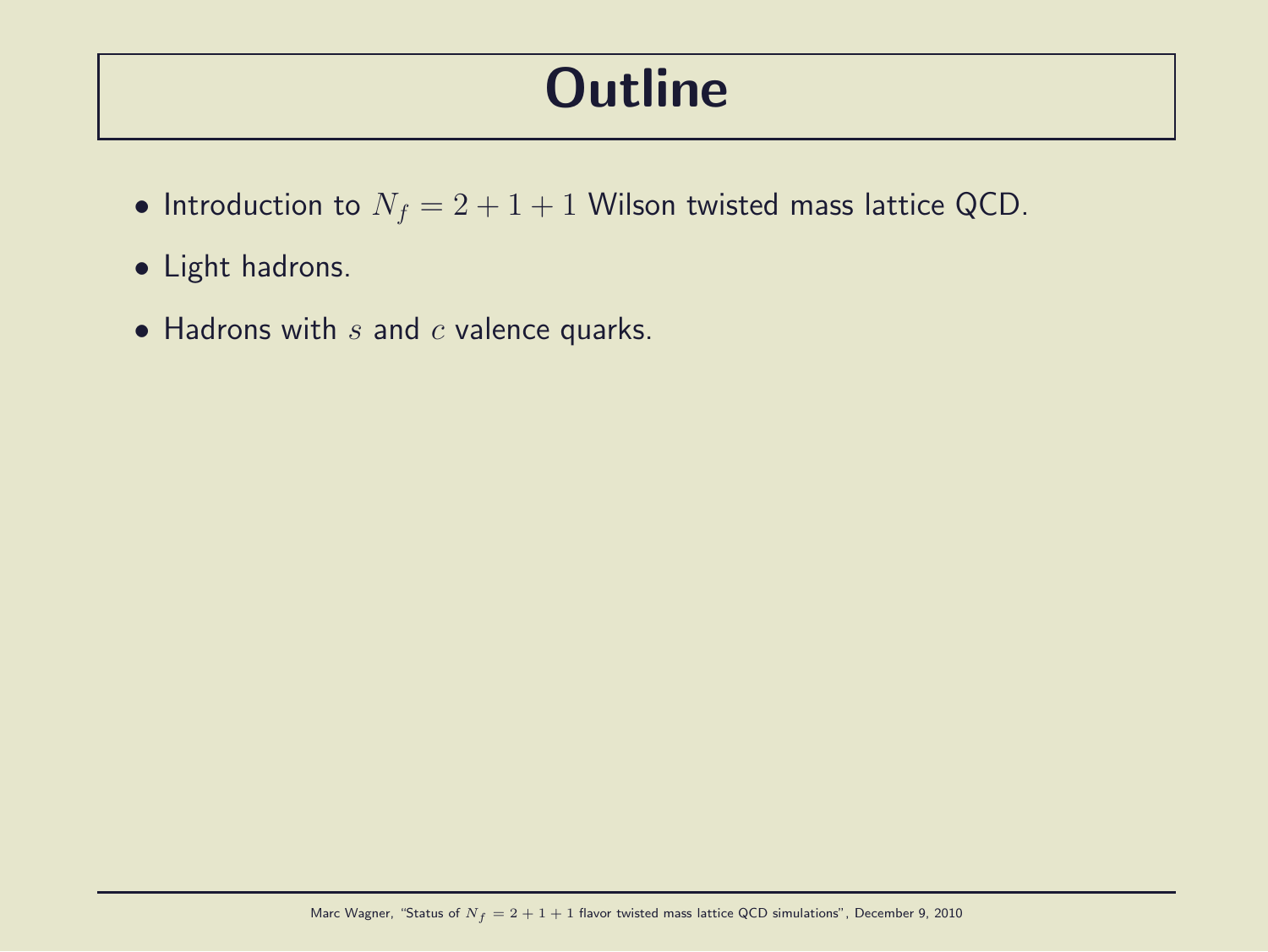#### Part 1: introduction to  $N_f = 2 + 1 + 1$ Wilson twisted mass lattice QCD.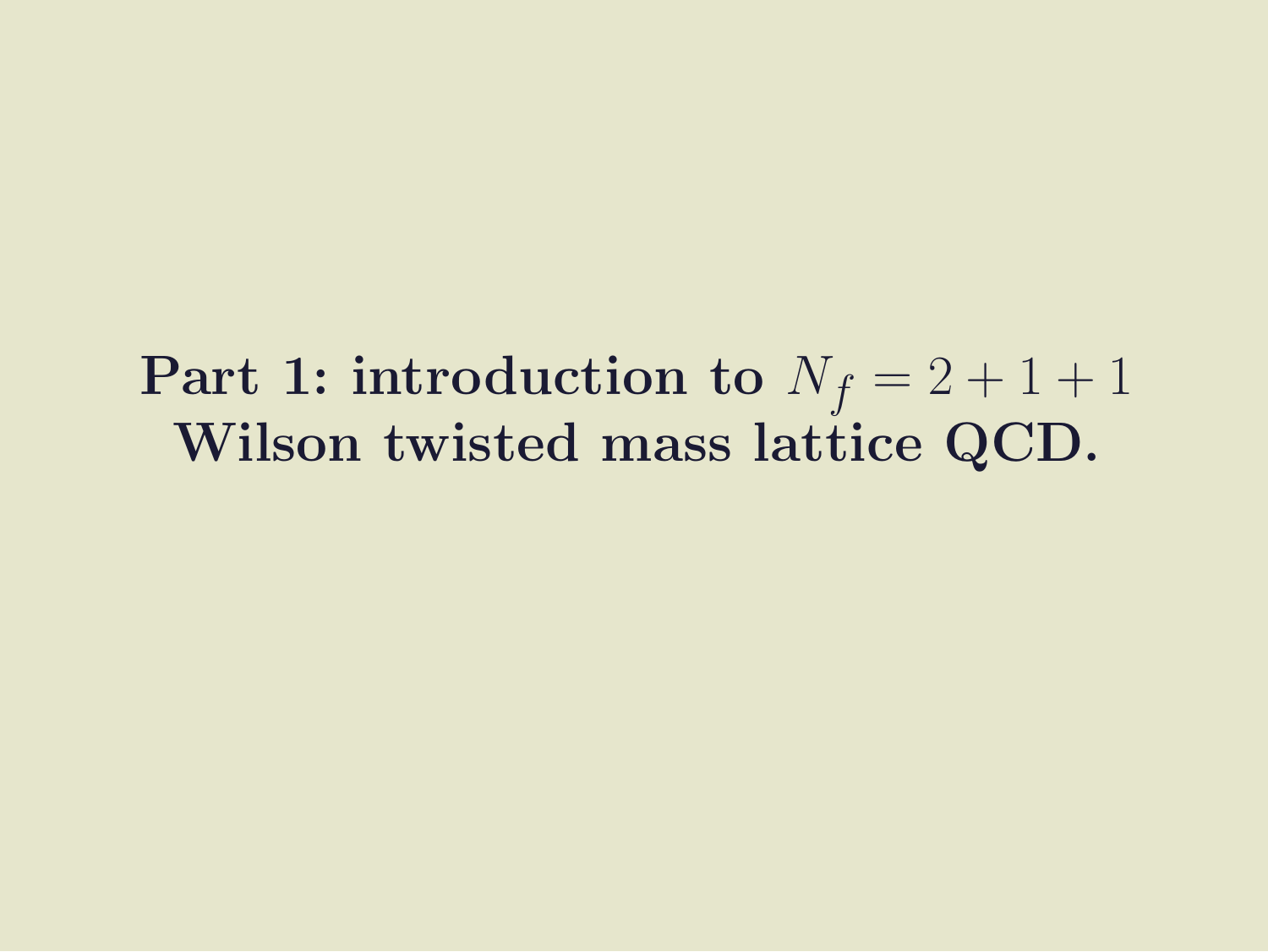## Twisted mass lattice QCD (1)

• Wilson twisted mass "lattice QCD action" for mass degenerate  $u/d$  quarks:

$$
S_{u,d} = \int d^4x \,\bar{\chi}^{(l)} \Big( \gamma_\mu D_\mu + m_{0,l} + i\mu_q \gamma_5 \tau_3 - \frac{a}{2} \Box \Big) \chi^{(l)}.
$$

- $\gamma=\gamma^{(l)}=(\chi^{(u)},\chi^{(d)})$ : twisted basis quark fields.
- $m_{0,l}$ ,  $\mu_{\rm q}$ : quark masses.
- $-\tau_3$ : third Pauli matrix acting in flavor space.
- In the continuum limit  $(a \rightarrow 0)$  and after transforming to physical basis quark fields  $\psi^{(l)}$  via  $\chi^{(l)}=e^{-i\gamma_5\tau_3\omega_l}\psi^{(l)}$ ,  $\omega_l=\text{atan}(\mu_{\text{q}}/m_{0,l})$  one recovers the standard QCD action for  $u$  and  $d$  quarks,

$$
S_{u,d} = \int d^4x \,\bar{\psi}^{(l)} \Big(\gamma_\mu D_\mu + m_{u,d}\Big) \psi^{(l)},
$$

with  $m_{u,d} = \sqrt{(m_{0,l})^2 + (\mu_{\rm q})^2}.$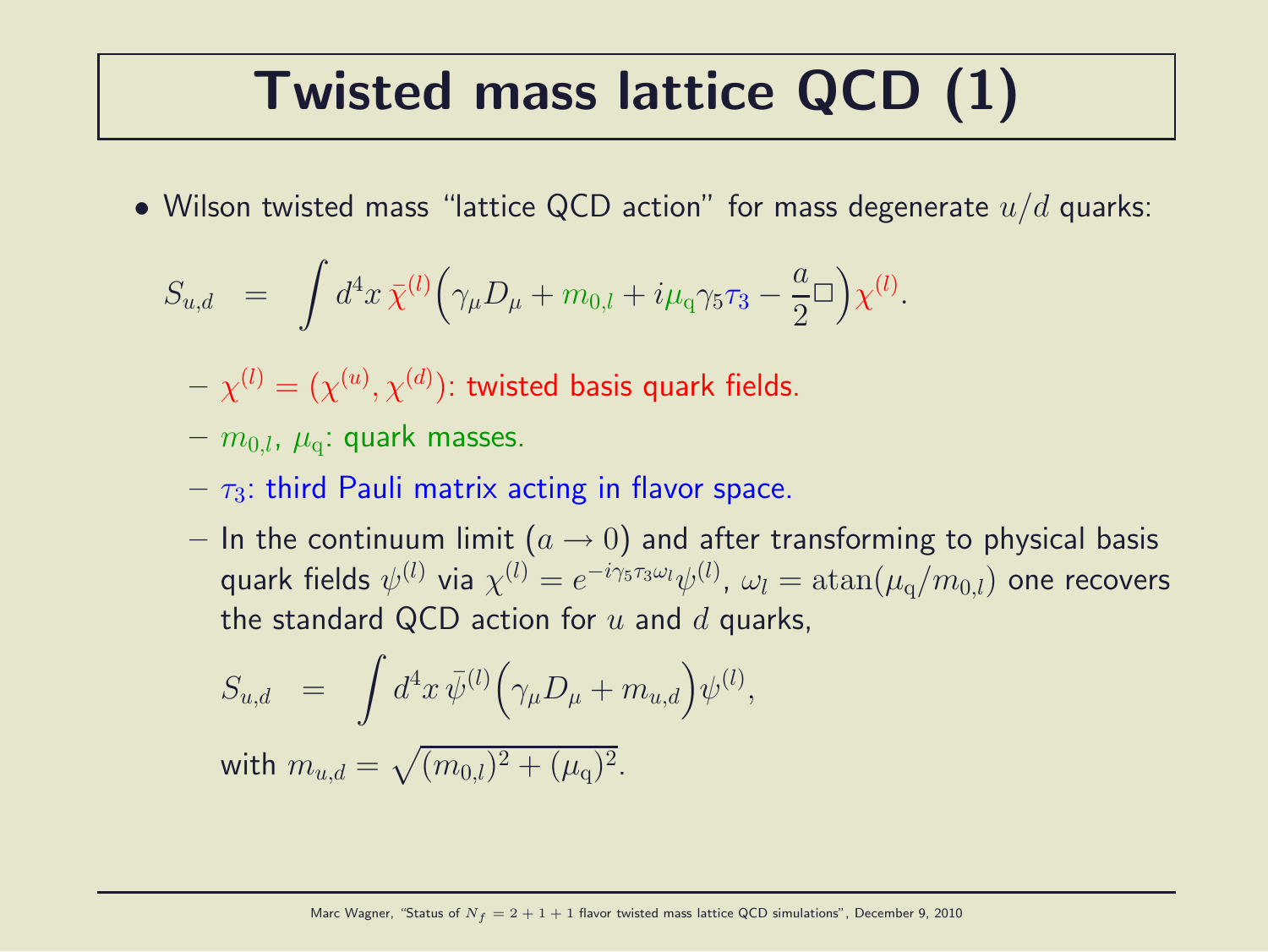# Twisted mass lattice QCD (2)

- Properties of Wilson twisted mass lattice QCD for mass degenerate  $u/d$ quarks:
	- $(+)$  Automatic  $\mathcal{O}(a)$  improvement of observables, when tuned to maximal twist (corresponding to  $\omega_l = \pi/2$ ), i.e. lattice discretization errors appear only quadratically, but not linearly in the small lattice spacing  $a$ .
	- (+) Moderate computational costs.
	- (-) Explicit breaking of isospin I and parity P by  $\mathcal{O}(a)$ , i.e. isospin and parity are only approximate symmetries at finite lattice spacing
		- $\rightarrow$  different isospin states and  $P = -$  and  $P = +$  states mix, i.e. have to be computed at the same time from the same correlation functions.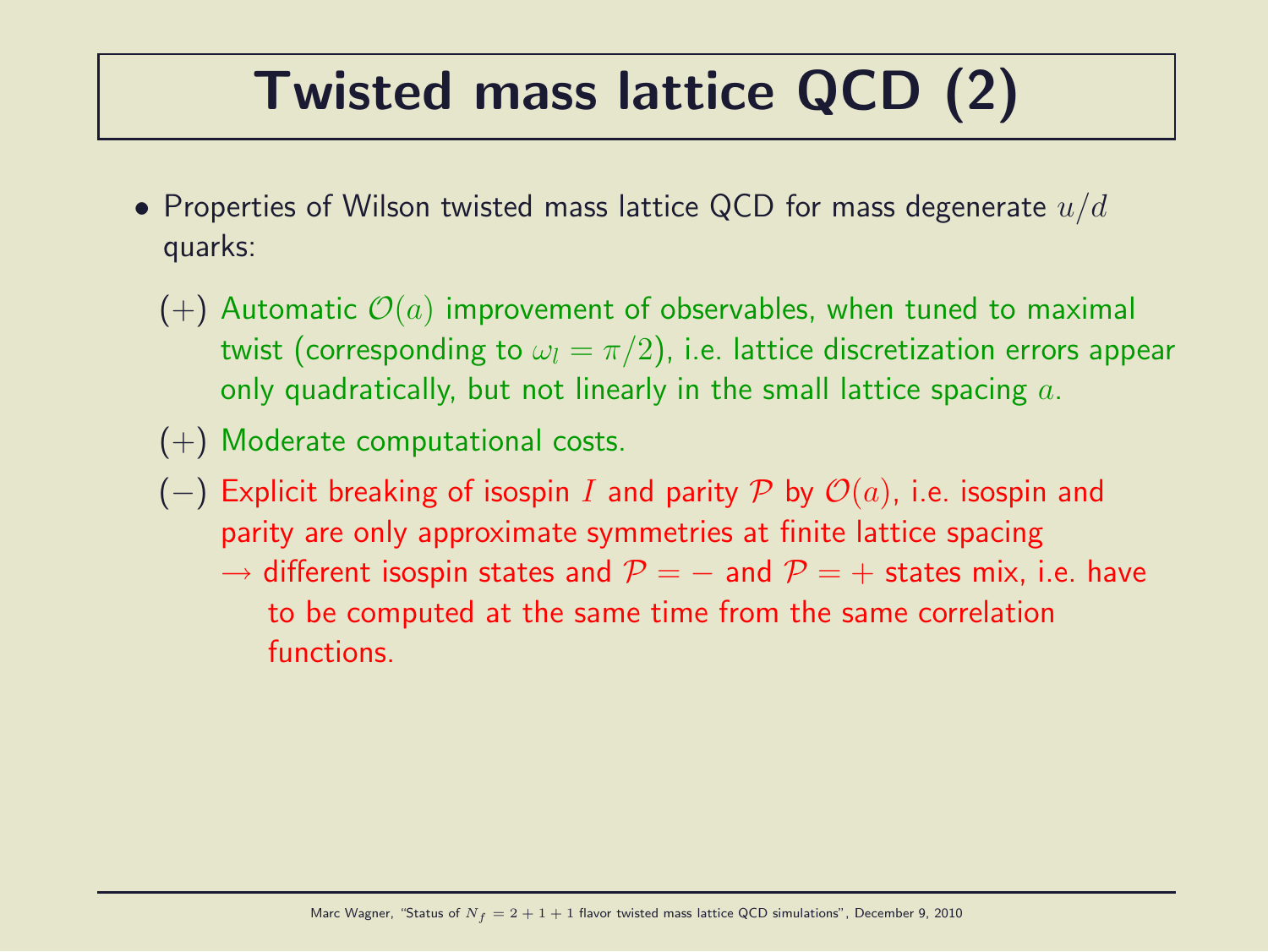## Twisted mass lattice QCD (3)

• Wilson twisted mass "lattice QCD action" for  $s$  and  $c$  quarks:

$$
S_{s,c} = \int d^4x \,\bar{\chi}^{(h)}\Big(\gamma_\mu D_\mu + m_{0,h} + i\mu_\sigma \gamma_5 \tau_1 + \mu_\delta \tau_3 - \frac{a}{2}\Box\Big) \chi^{(h)}.
$$

- $\gamma=\gamma^{(h)}=(\chi^{(c)},\chi^{(s)})$ : twisted basis quark fields.
- $-m_{0,h}, \mu_{\sigma}, \mu_{\delta}$ : quark masses.
- $-\tau_1$  and  $\tau_3$ : first and third Pauli matrix acting in flavor space.
- In the continuum limit  $(a \rightarrow 0)$  and after transforming to physical basis quark fields  $\psi^{(h)}$  via  $\chi^{(h)}=e^{-i\gamma_5\tau_1\omega_h}\psi^{(h)}$ ,  $\omega_h=\text{atan}(\mu_{\sigma}/m_{0,h})$  one recovers the standard QCD action for  $s$  and  $c$  quarks,

$$
S_{s,c} = \int d^4x \,\overline{\psi}^{(h)} \Big(\gamma_\mu D_\mu + \text{diag}(m_c, m_s)\Big) \psi^{(h)},
$$

with  $m_{c/s}=\sqrt{(m_{0,h})^2+(\mu_\sigma)^2}\pm\mu_\delta.$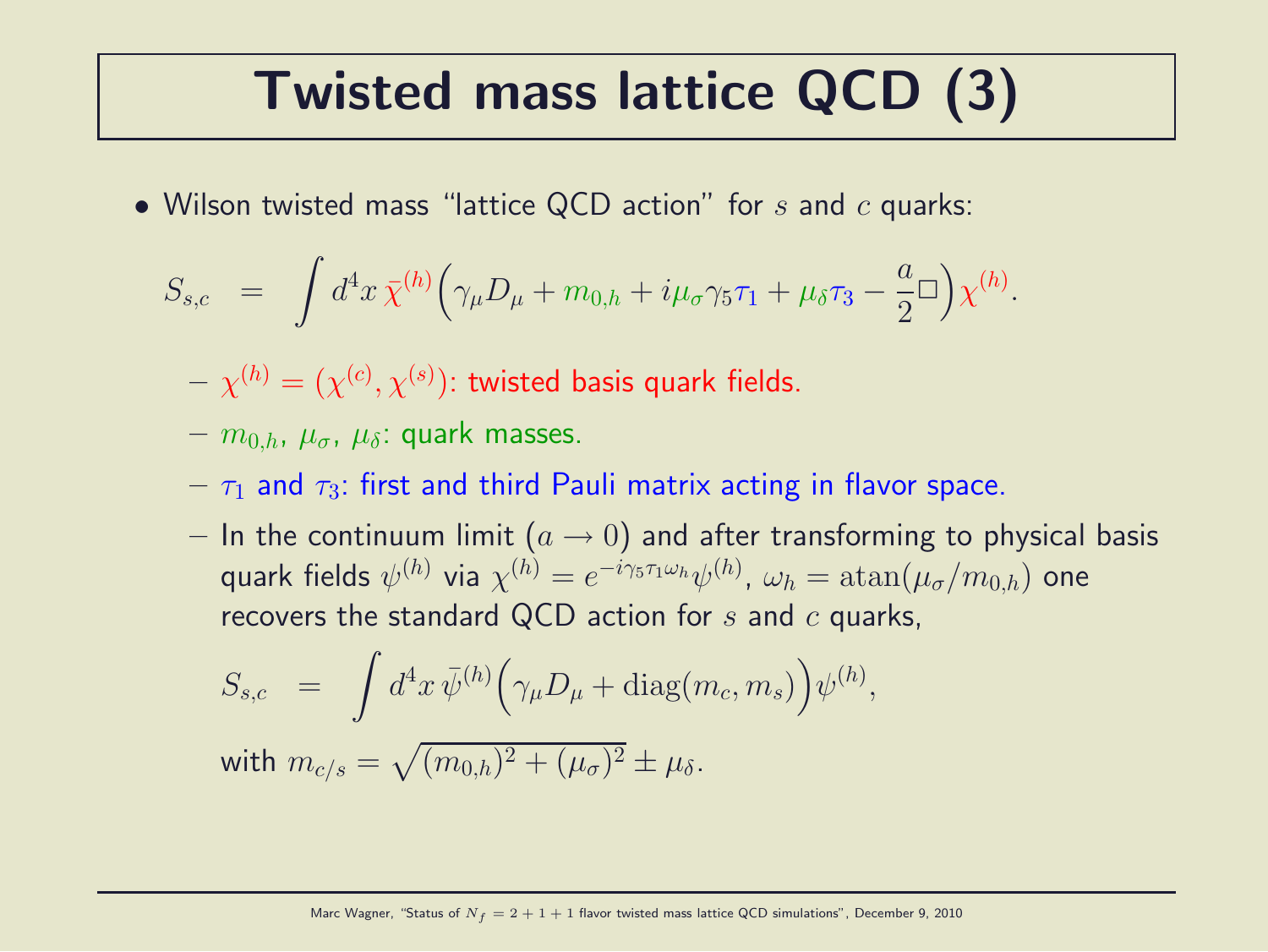## Twisted mass lattice QCD (4)

- Properties of Wilson twisted mass lattice QCD for  $s$  and  $c$  quarks::
- $(+/-)$  Similar as for the light mass-degenerate  $u/d$  doublet ...
	- (-) ... but instead of isospin breaking explicit heavy flavor breaking by  $\mathcal{O}(a)$ , i.e. no separate conservation of the number of  $s$  and  $c$  quarks at finite lattice spacing (only the sum of s and c quarks is conserved)
		- $\rightarrow s$  and c states mix, i.e. have to be computed at the same time from the same correlation functions.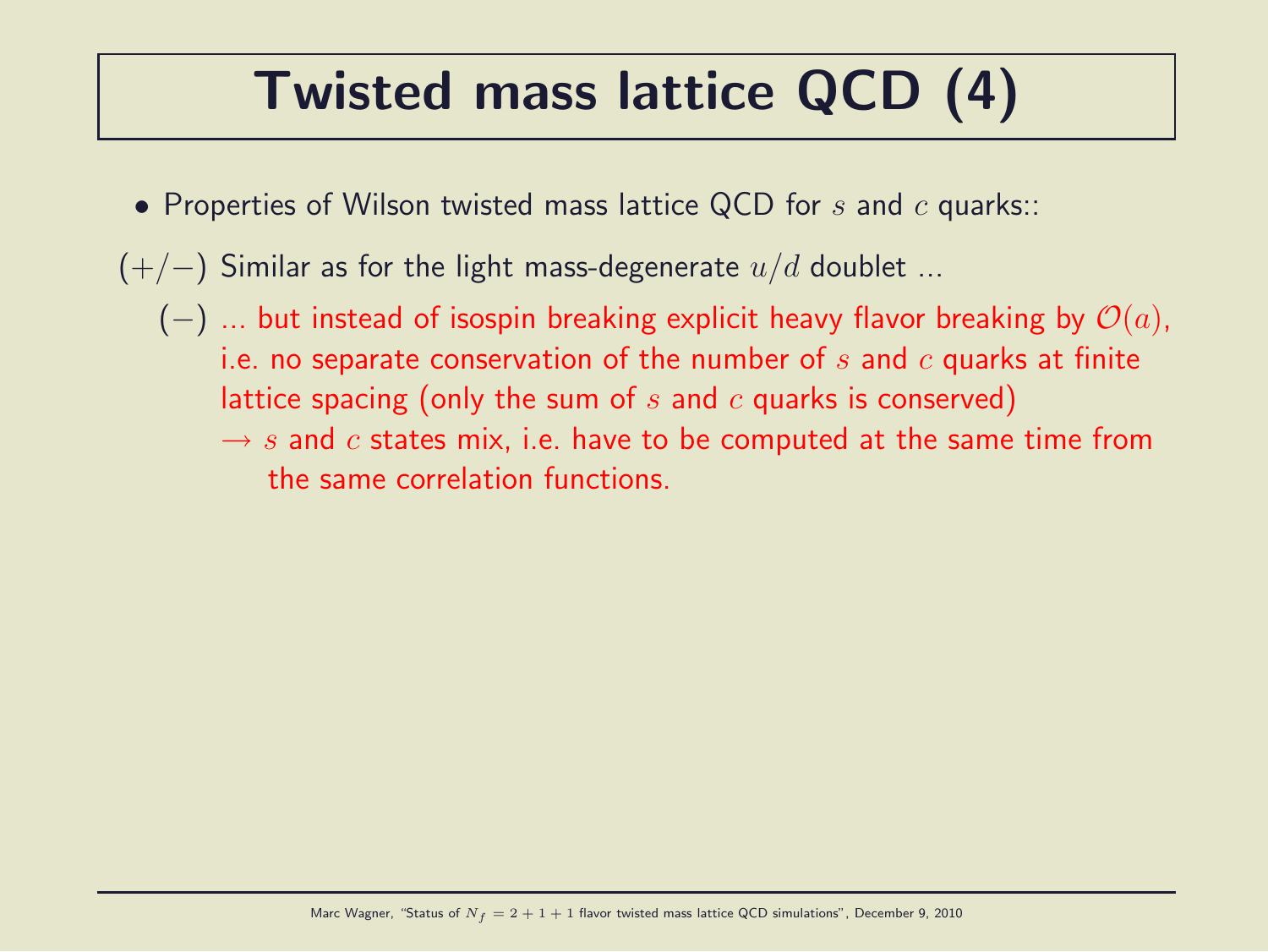# $N_f = 2 + 1 + 1$  **ETMC** ensembles

- We (the European Twisted Mass Collaboration) have generated/are in the process of generating a variety of ensembles corresponding to
	- different values of the lattice spacing  $a \approx 0.061$  fm,  $0.078$  fm,  $0.086$  fm,
	- different values of the light  $u/d$  quark masses, which amount to  $220\,\text{MeV}\, \lesssim m_\text{PS}\, \lesssim 510\,\text{MeV}$ ,
	- different lattice extensions  $L^3\times T=24^3\times 48\,\,,\,\,32^3\times 64\,\,,\,\,48^3\times 96\,\,,\,\,64^3\times 128$ , which amount to periodic spatial dimensions of extension  $1.9\,\mathsf{fm}\,{\lesssim}\,La\,{\lesssim}\,3.9\,\mathsf{fm}.$
- These ensembles are needed to remove all sources of systematic error (discretization errors, errors due to unphysically heavy  $u/d$  quark masses, finite volume corrections) by means of suitable extrapolations.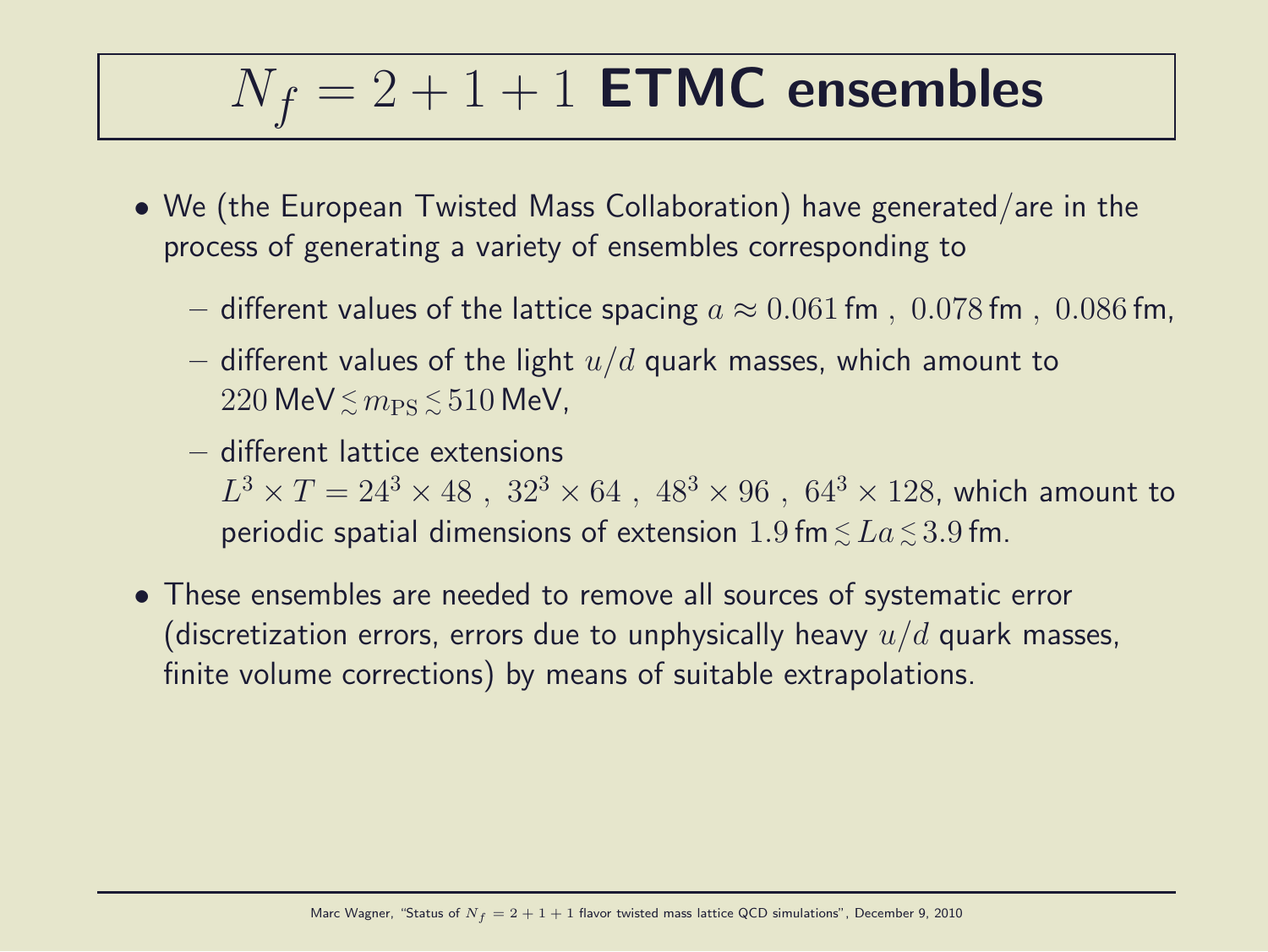#### Hadron masses and decay constants

- Basic principle of determining hadron masses and decay constants via lattice QCD:
	- $-$  Compute temporal correlation functions of suitable operators  $\mathcal{O}_j$ :  $\langle \Omega | \left( \mathcal{O}_j(t) \right)^\dagger \mathcal{O}_k(0) | \Omega \rangle.$
	- $-$  An operator  $\mathcal{O}_j$  is suitable, if the state  $\mathcal{O}_j|\Omega\rangle$  has the same quantum numbers as the hadron one intends to investigate.
	- Example: pion.
		- $∗$  The state  $d\gamma_5u|\Omega\rangle$  has isospin  $I = 1$ , total angular momentum  $J = 0$  and parity  $\mathcal{P} = -$ , i.e. the quantum numbers of the pion.
		- ∗ From asymptotic behavior of the temporal correlation function  $\langle \Omega | \left( \bar{d}\gamma_5 u(t) \right)^{\dagger} \bar{d}\gamma_5 u(0) | \Omega \rangle =_{t \to \infty}$  $\left|\langle \mathsf{pion}|\bar{s}\gamma_5 u|\Omega\rangle\right|$  $\overline{\phantom{a}}$  $\vert$ 2  $e^{-m_\pi t}$ one can read of the mass of the pion  $m<sub>\pi</sub>$  and its "decay constant"  $|\langle \text{pion}|\bar{s}\gamma_5 u|\Omega\rangle|.$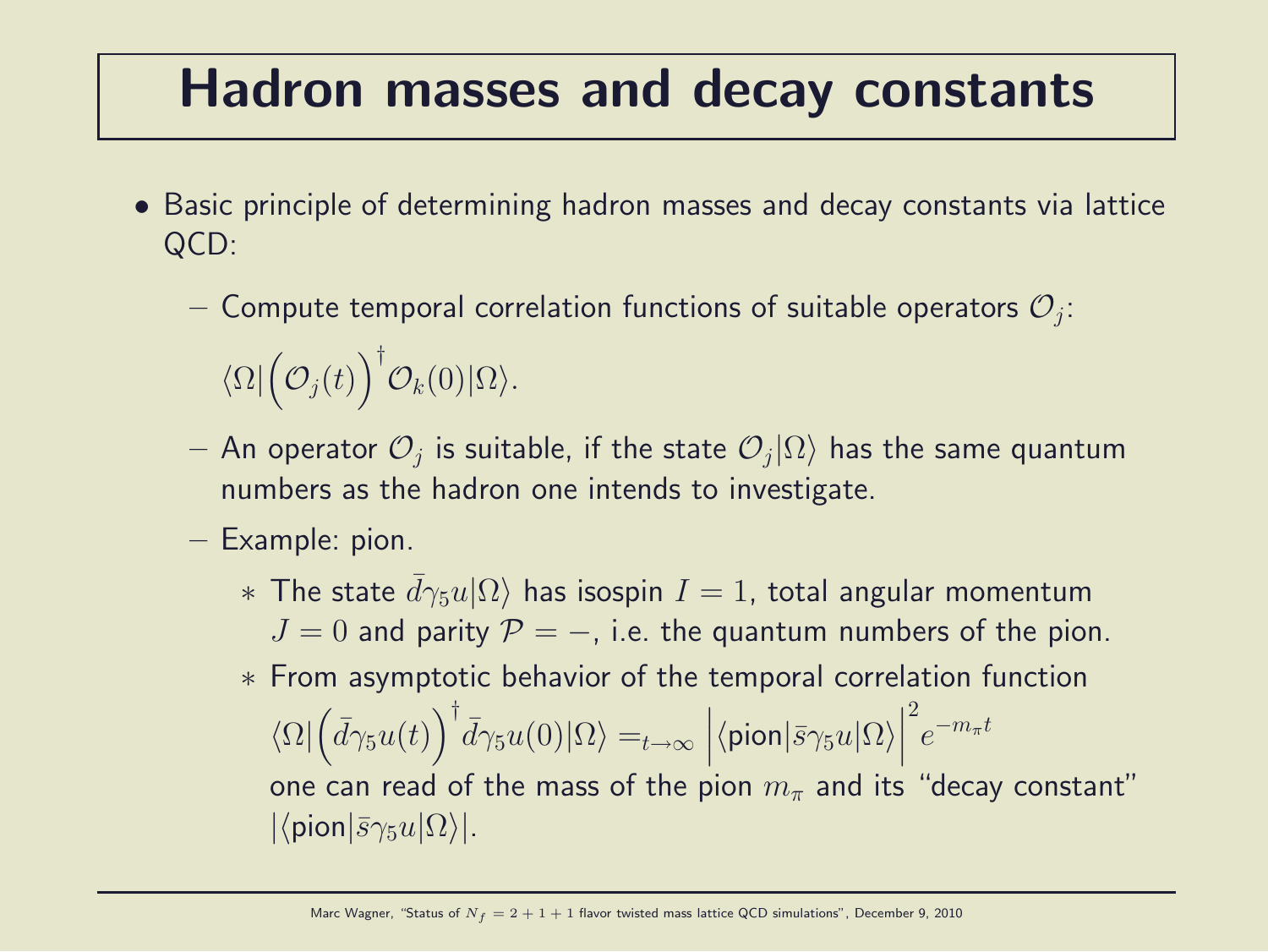#### Part 2: light hadrons.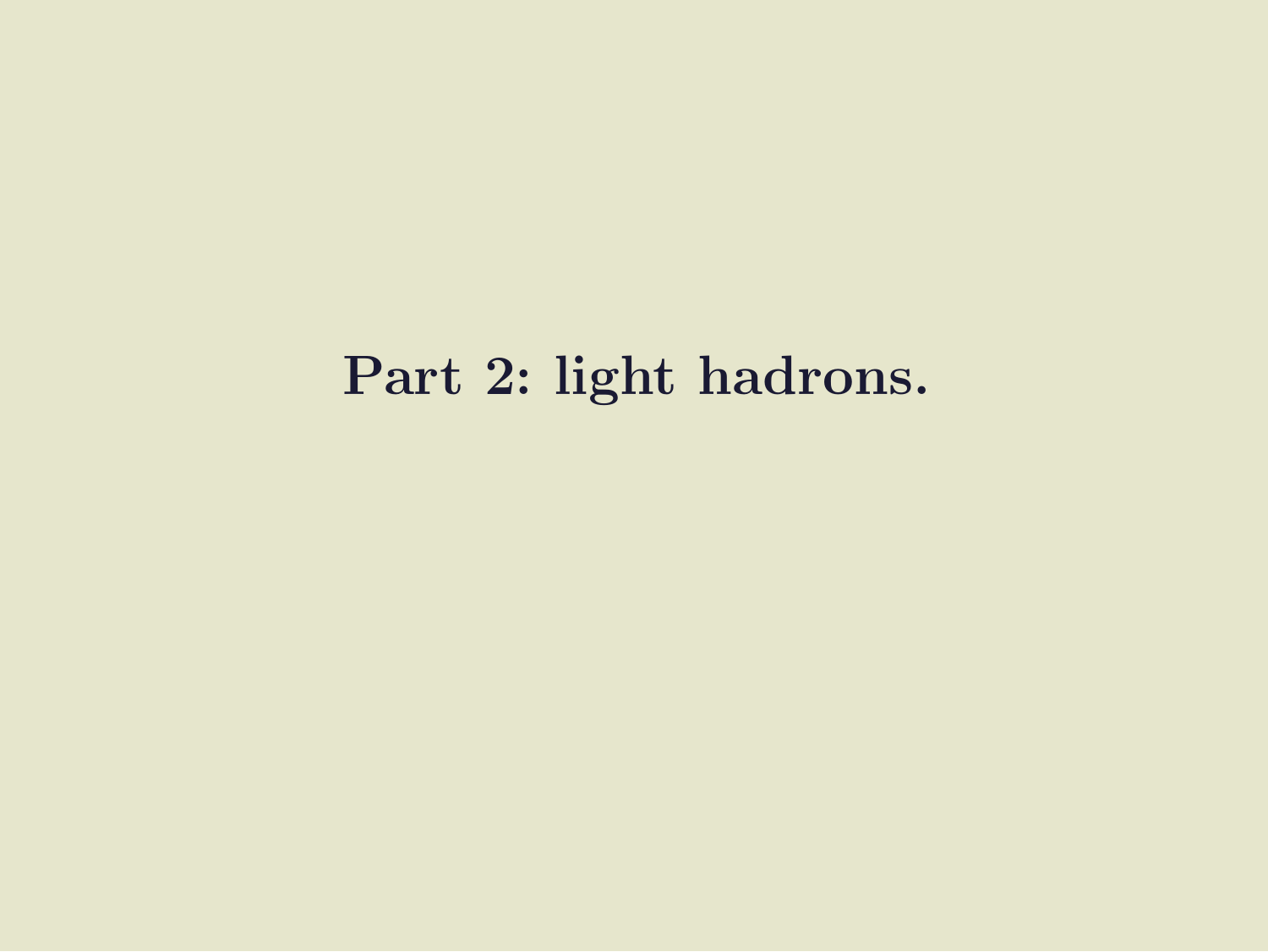#### Light hadrons

• The following is a summary of the main results of

[R. Baron et al., "Light hadrons from lattice QCD with light  $(u, d)$ , strange and charm dynamical quarks," JHEP <sup>1006</sup>, 111 (2010), [arXiv:1004.5284 [hep-lat]]].

- Consider observables with  $u$  and  $d$  valence quarks only:
	- Light charged pseudoscalar mass  $m_{\rm PS}$  and decay constant  $f_{\rm PS}$  ("pion mass" and "pion decay constant").
	- Nucleon mass  $m_N$  (proton mass = neutron mass).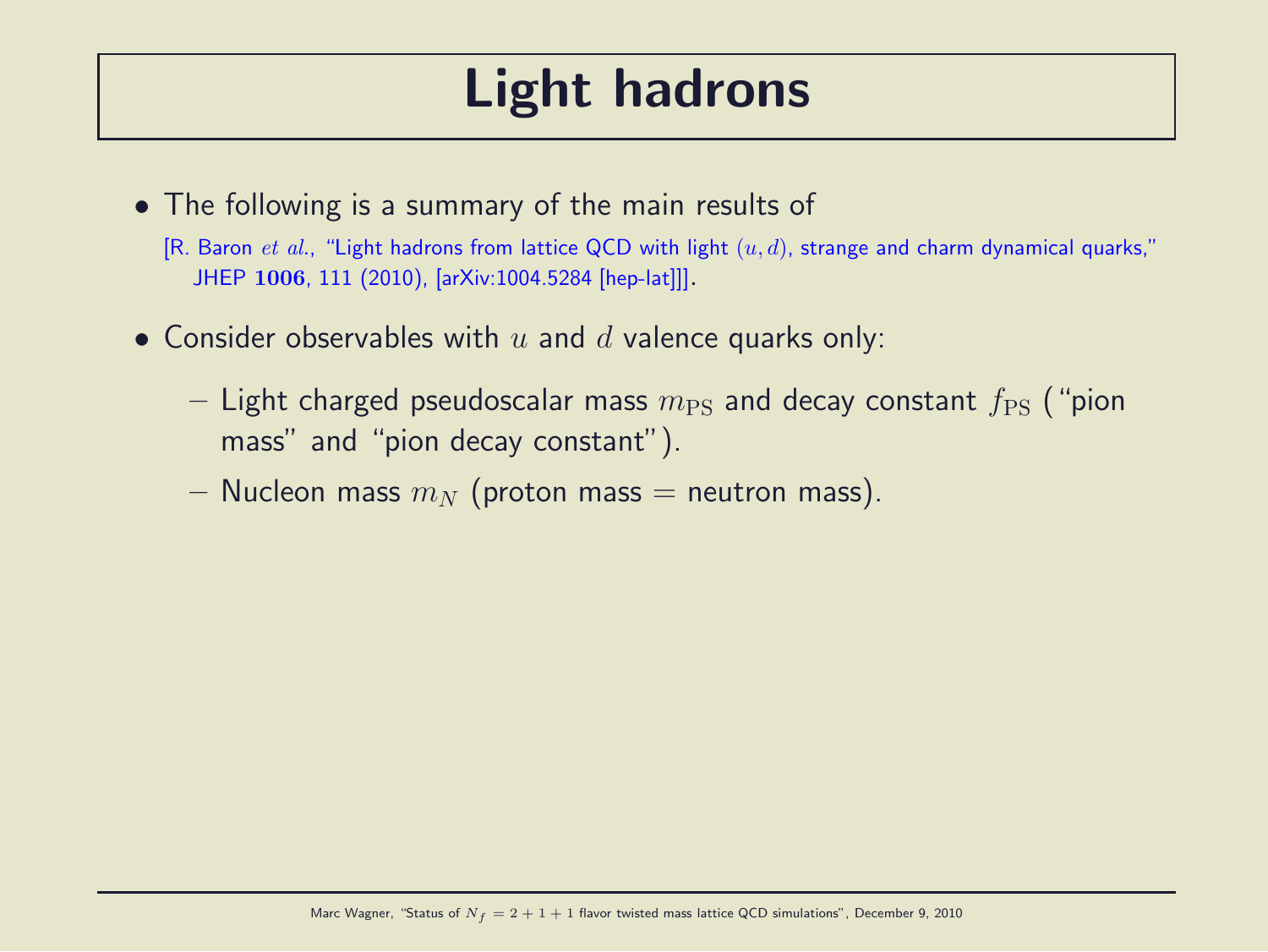# $N_f = 2$  versus  $N_f = 2 + 1 + 1$  results (1)

- Consider dimensionless combinations  $(r_0^{\chi}m_{\rm PS})^2$ ,  $r_0^{\chi}$  $\int_0^{\chi} f_{\rm PS}$  ,  $(m_{\rm PS}/f_0)^2$  ,  $f_{\rm PS}/f_0$  ,  $(m_{\rm PS}/m_N)^2$  ,  $(m_{\rm PS}/f_{\rm PS})^2$ .  $- r_0^{\chi}$  $\alpha_0^\chi \colon r_0$  in the chiral limit;  $r_0$  is defined via  $F_{Q\bar{Q}}(r_0)(r_0)^2=1.65.$ 
	- $f_0$ : light pseudoscalar decay constant in the chiral limit.
- Compare  $N_f = 2$  results (three significantly different lattice spacings  $a \approx 0.051$  fm, 0.063 fm, 0.079 fm) with  $N_f = 2 + 1 + 1$  results (two rather similar lattice spacings  $a \approx 0.078$  fm, 0.086 fm)



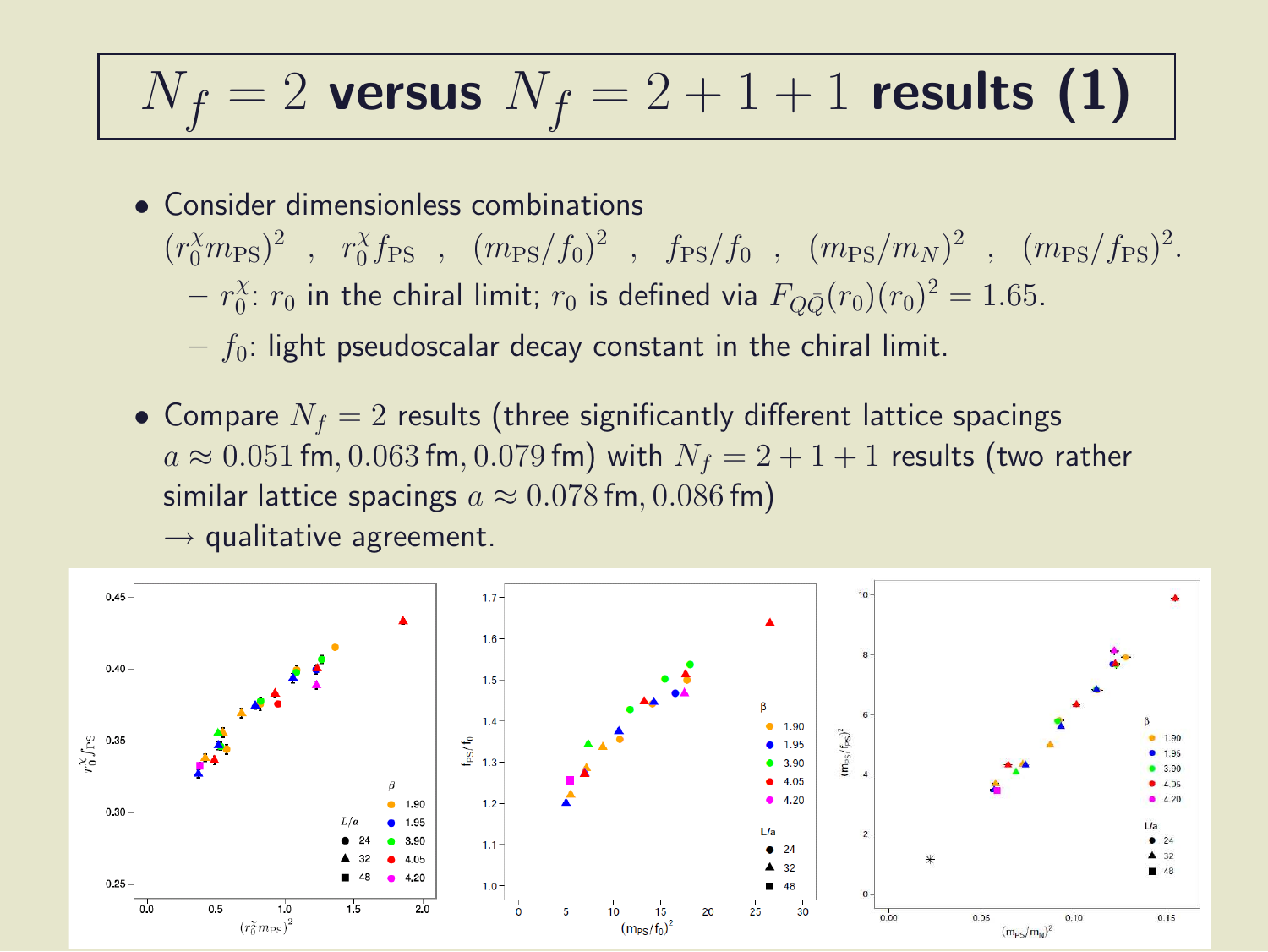# $N_f = 2$  versus  $N_f = 2 + 1 + 1$  results (2)

- Conclusions:
	- Discretization errors for  $N_f = 2 + 1 + 1$  seem to be small.
	- $s$  and c quarks seem to have little effect on the considered light hadronic observables  $m_{\rm PS}$ ,  $f_{\rm PS}$  and  $m_N$ .
- To exclude cancellations of discretization errors and effects due to s and c sea quarks, additional  $N_f = 2 + 1 + 1$  ensembles with smaller lattice spacing(s) need to be investigated.

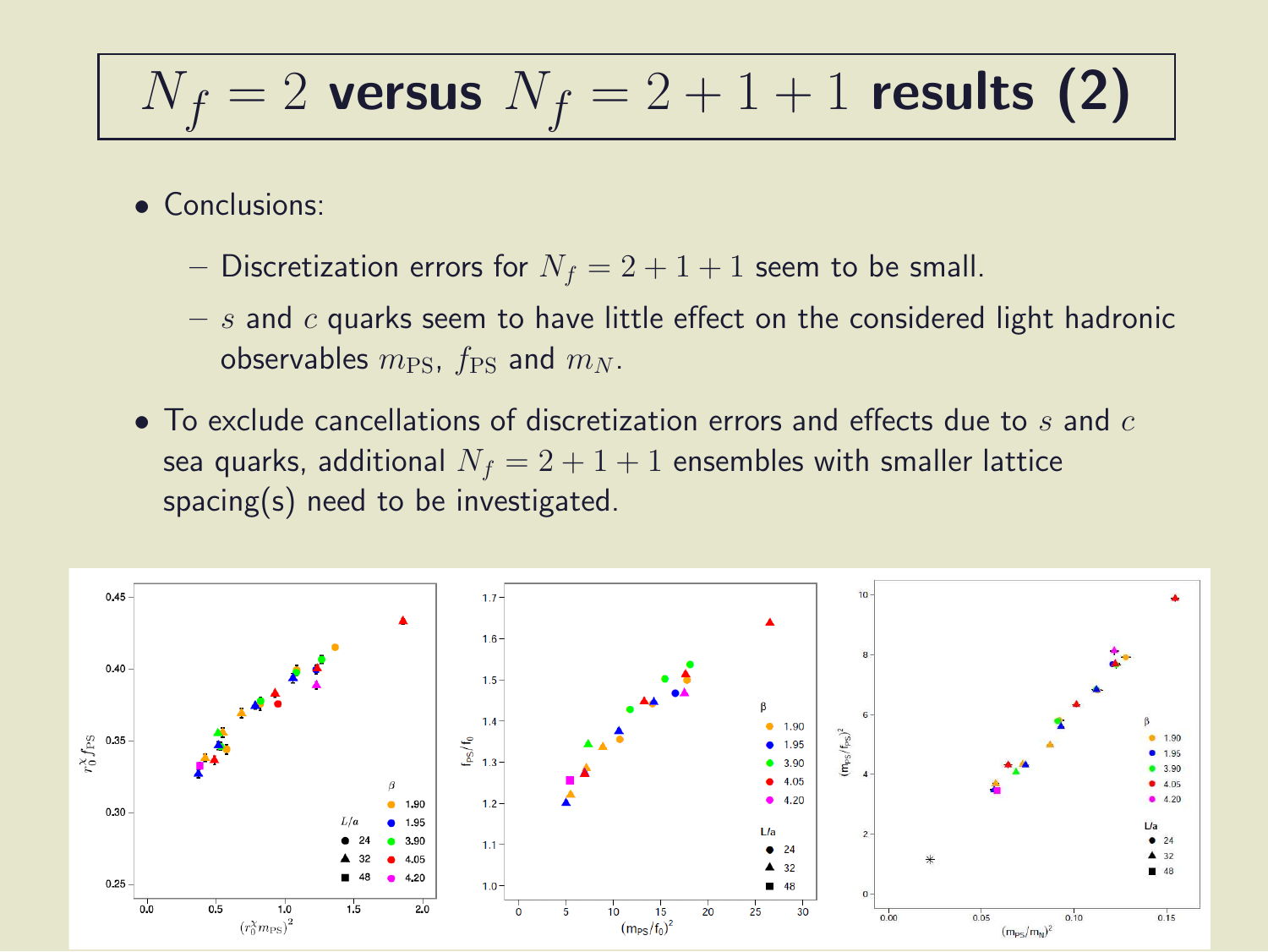## Chiral perturbation theory (1)

• NLO SU(2) chiral perturbation theory for  $m_{PS}$  and  $f_{PS}$ :

$$
(m_{\rm PS})^2 = (m_0)^2 \left( 1 + \frac{(m_0)^2}{32\pi^2 (f_0)^2} \ln \left( \frac{(m_0)^2}{(\Lambda_3)^2} \right) + \dots \right) \dots
$$
  
\n
$$
f_{\rm PS} = f_0 \left( 1 - \frac{(m_0)^2}{16\pi^2 (f_0)^2} \ln \left( \frac{(m_0)^2}{(\Lambda_4)^2} \right) + \dots \right) \dots
$$
  
\nwhere  $(m_0)^2 = 2B_0\mu_l$  and  $\bar{l}_{3,4} = \ln((\Lambda_{3,4})^2/(m_\pi)^2)$  ("..." represent terms  
\nparametricing discretization errors and finite volume corrections).

• Fit to lattice results for  $m_{\text{PS}}$  and  $f_{\text{PS}}$  obtained with different values of the light quark mass  $\mu_l$ , the lattice spacing and the spatial volume (fit parameters  $\Lambda_3$ ,  $\Lambda_4$ ,  $f_0$ ,  $B_0$ ).

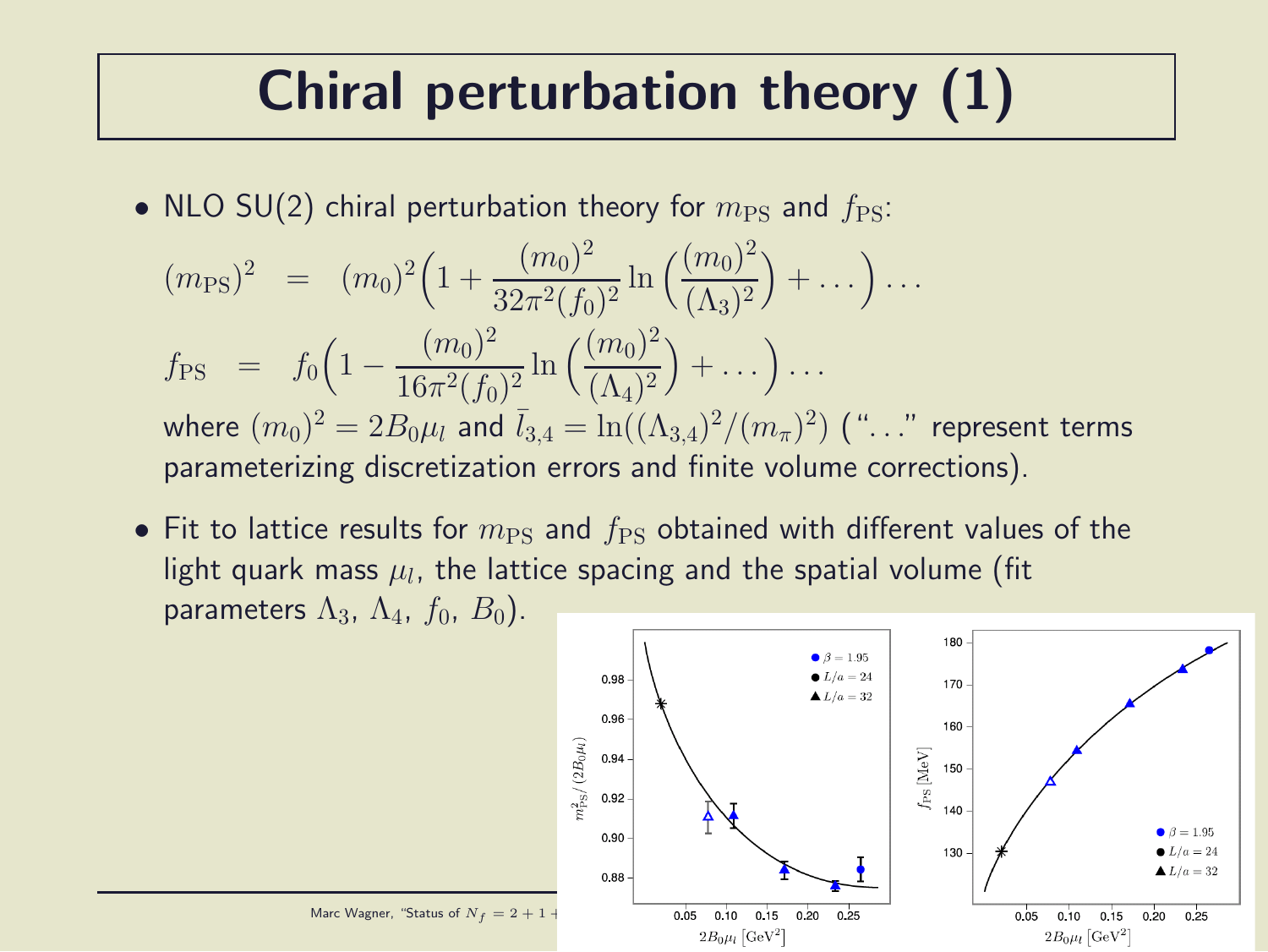## Chiral perturbation theory (2)

- Scale is set via the physical point  $f_{PS}/m_{PS} = 130.4(2)$  MeV/135.0 MeV.
- Results for ensembles with lattice spacing  $a \approx 0.078$  fm:  $\bar{l}_3 = 3.70(7)(26)$  ,  $\bar{l}_4 = 4.67(3)(10)$  ,  $f_0 = 121.14(8)(19)$  MeV ,  $2B_0\mu_{u,d}/(m_\pi)^2=1.032(21)(3)$

(similar fits to the ensembles with  $a \approx 0.086$  fm and simultaneously to both sets of ensembles are used to estimate systematic errors).

• Again good agreement with  $N_f = 2$  results,  $\bar{l}_3 = 3.50(9)(^{+9}_{-30})$  ,  $\bar{l}_4 = 4.66(4)(^{+4}_{-33})$  ,  $f_0 = 121.5(1)(^{+1.1}_{-0.1})$  MeV ,  $\ldots$ and also with results from other collaborations.

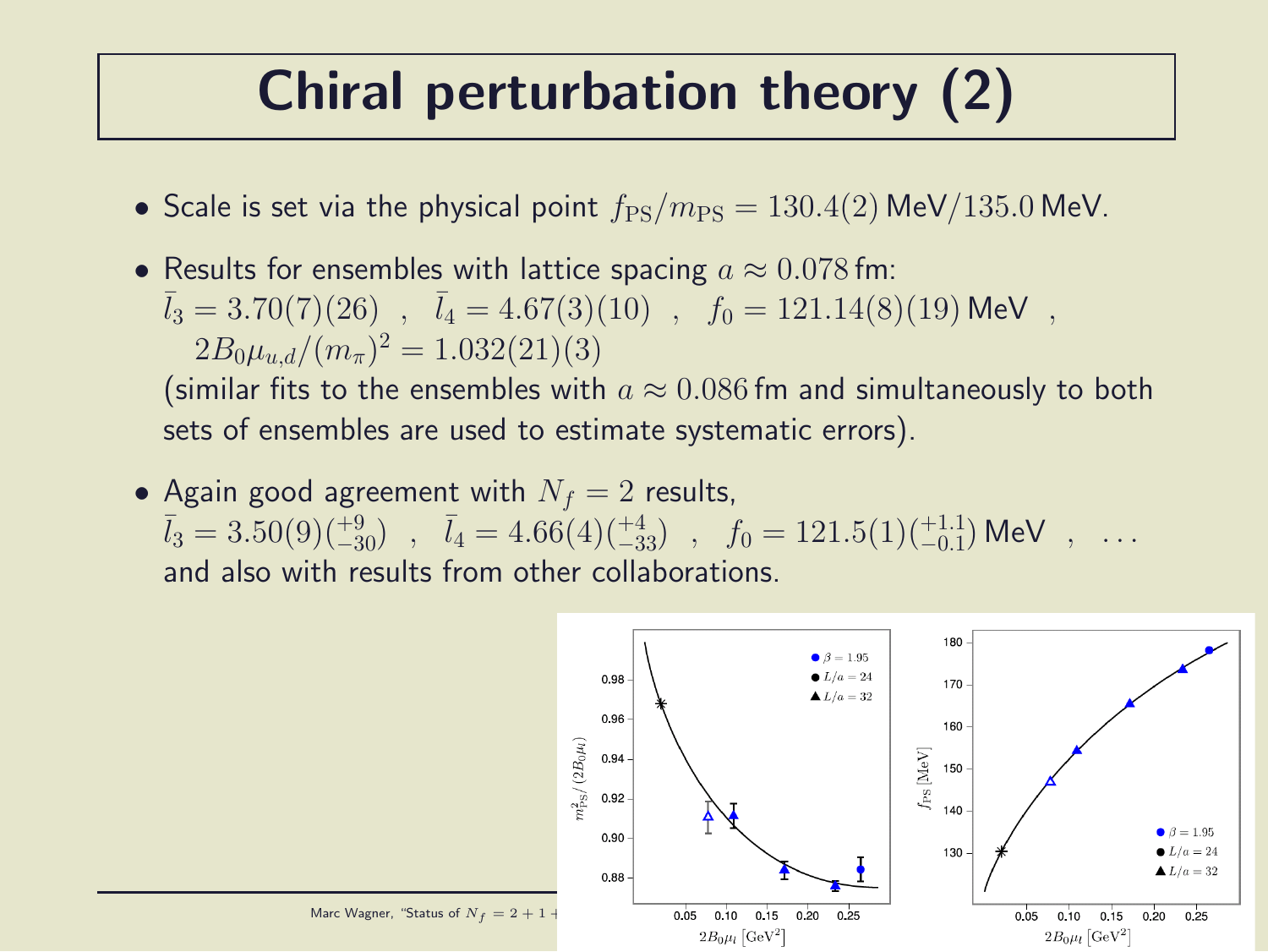## Part 3: hadrons with s and c valence quarks.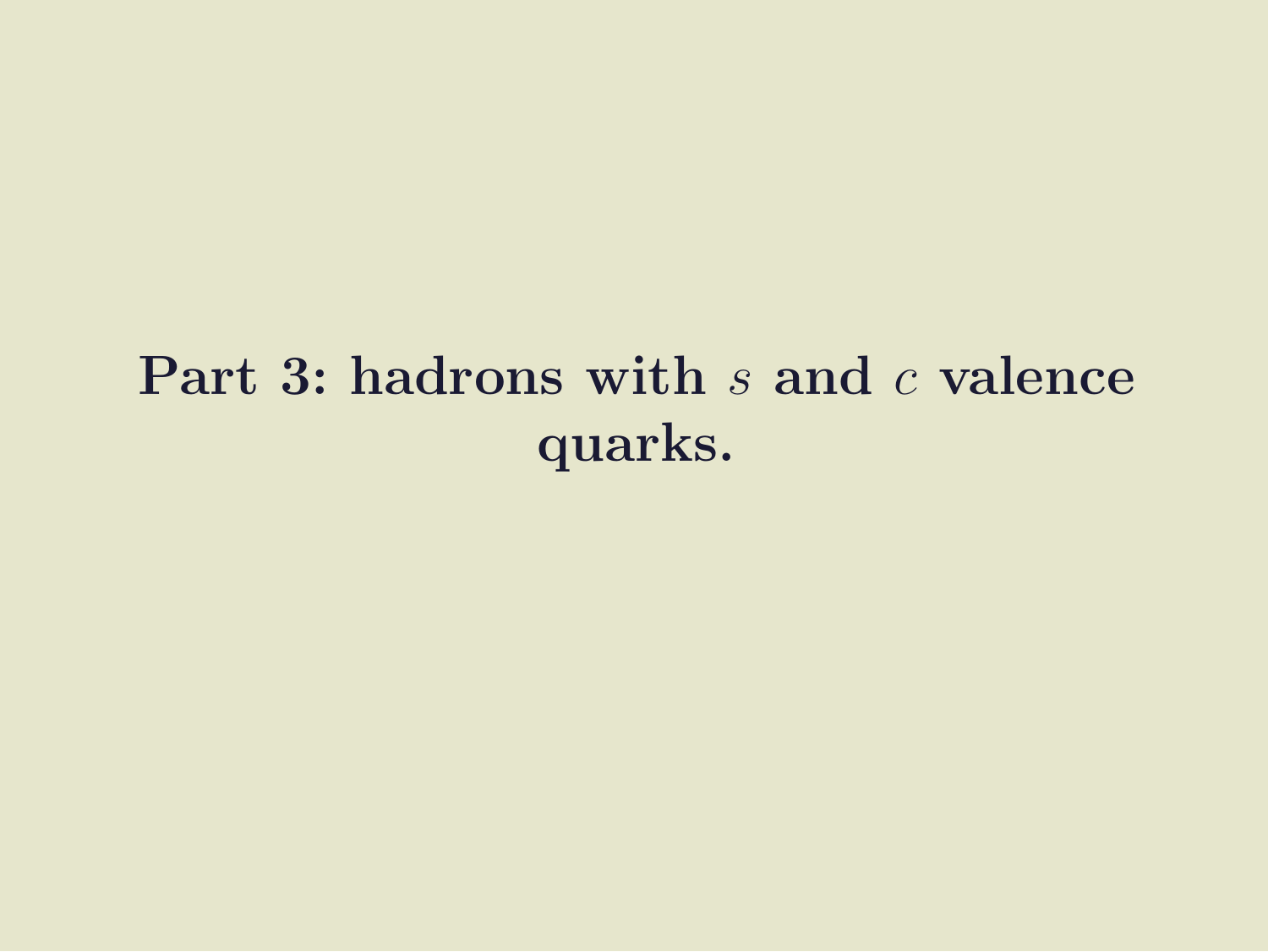### Mixing of  $s$  and  $c$  states  $(1)$

- $\bullet$  In QCD  $n^{(f)}=\#\textsf{quarks}^{(f)}-\#\textsf{antiquarks}^{(f)}$  is a separate quantum number for each flavor  $f = u, d, s, c, \ldots$
- In Wilson twisted mass lattice QCD the corresponding flavor symmetry is broken by  $\mathcal{O}(a)$  for  $s$  and  $c$  quarks; only  $n^{(s)}+n^{(c)}$  is a quantum number.
- Example: kaon (quark content  $\bar{su}$ ) and D meson (quark content  $\bar{c}u$ ):
	- $-$  QCD: kaon has  $n^{(s)}=-1,~n^{(c)}=0,~D$  meson has  $n^{(s)}=0,~n^{(c)}=-1.$
	- Wilson twisted mass lattice QCD: kaon and  $D$  meson cannot be distinguished by quantum numbers
		- $\rightarrow$  kaon and D meson belong to the same sector of states, i.e. have to be computed at the same time
		- $\rightarrow$  since  $m_D \gg m_K$ , the D meson is a highly excited state in the combined  $s/c$  sector  $(K(1460), ..., K_0^*(800), K_0^*(1430), ..., K + \pi$ ,  $K + 2 \times \pi$ , ... are lighter)
		- $\rightarrow$  excited states like the D meson are extremely difficult to compute.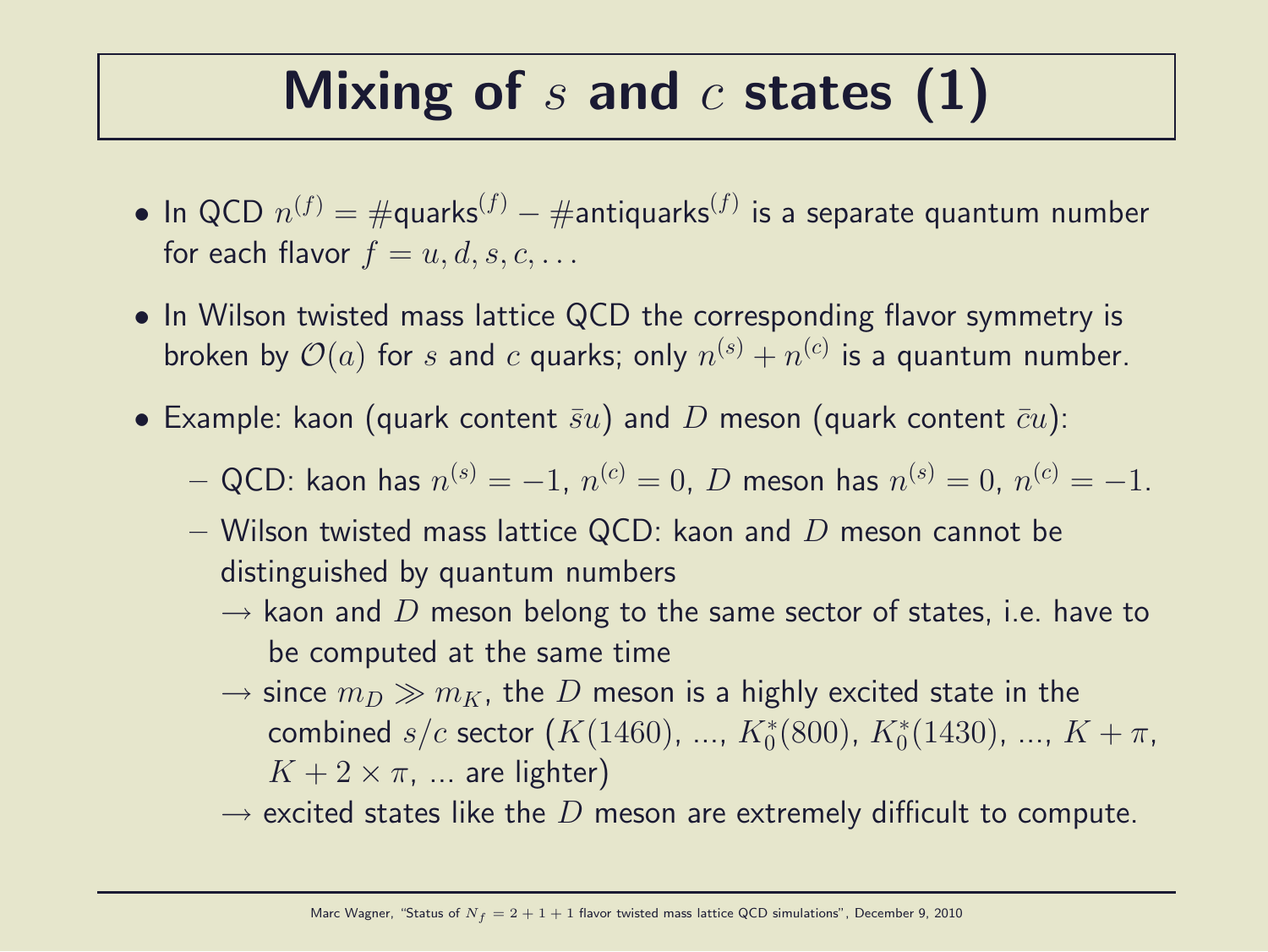## Mixing of  $s$  and  $c$  states (2)

- Strategy for the computation of  $s$  and  $c$  observables:
	- Since s and c sea quark masses are tuned to their physical values by requiring that kaon and  $D$  meson mass assume their physical values, it is mandatory to compute the kaon and the  $D$  meson mass reliably within the **unitary setup** despite the problems caused by heavy flavor mixing.
	- All other s and c observables  $(f_K, f_D, \ldots,$  masses of excited kaons, excited D mesons,  $D_s$  mesons, charmonium, baryons containing s and/or  $c$  quarks) are/will be computed within a **mixed action setup**:
		- $*$  Simulate s and c sea quarks with a non-degenerate Wilson twisted mass doublet.
		- ∗ Use a slightly different lattice discretization (Osterwalder-Seiler-like Wilson twisted mass quarks) for valence s and  $c$  quarks, where flavor mixing is absent.

$$
\left\langle \mathcal{O}(\chi^{(f)},\bar{\chi}^{(f)},A_{\mu}) \right\rangle \;\;=\;\; \int \Big( \prod_f D\chi^{(f)} D\bar{\chi}^{(f)} \Big) DA_{\mu} \, \mathcal{O}(\chi^{(f)},\bar{\chi}^{(f)},A_{\mu}) e^{-S[\chi^{(f)},\bar{\chi}^{(f)},A_{\mu}]}.
$$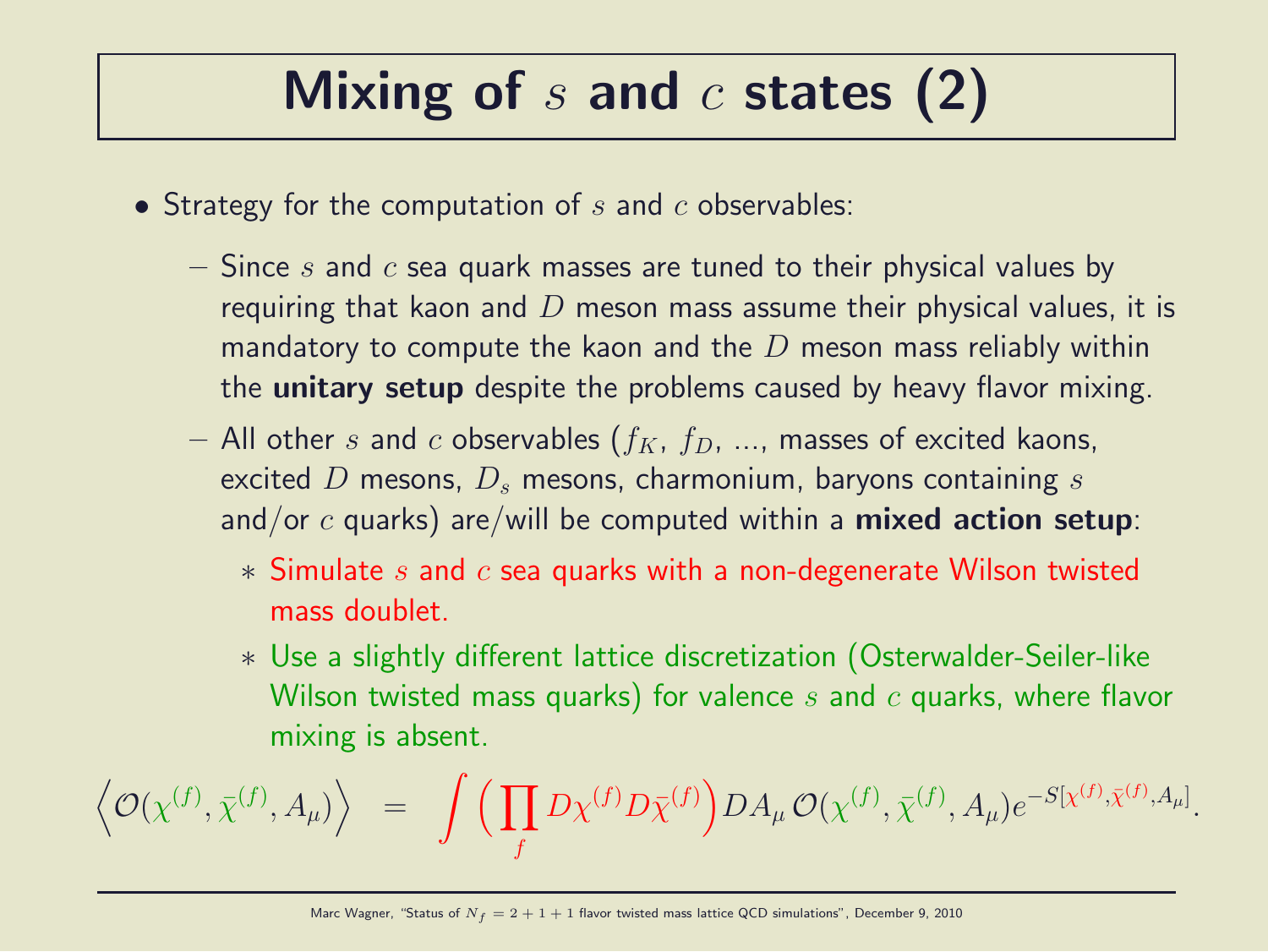## Unitary setup:  $m_K$  and  $m_D$  (1)

- Problem: explicit twisted mass heavy flavor and parity breaking, i.e. the four QCD meson sectors characterized by flavor strange-light/charm-light and parity  $-/+$  merge to a single sector in Wilson twisted mass lattice QCD.
- Basic principle:
	- Choose a set of four operators, which excite the kaon, the  $D$  meson and their parity partners, but which have only tiny overlap to radial excitations (e.g.  $K(1460)$ , ...) and multi particle states (e.g.  $K + \pi$ , ...):  $\mathcal{O}_j \;\;\in\;\; \left\{\bar{s}\gamma_5u\;,\; \bar{c}\gamma_5u\;,\; \bar{s}u\;,\; \bar{c}u\right\}.$
	- Compute the corresponding  $4 \times 4$  temporal correlation matrix

$$
C_{jk}(t) = \langle \Omega | \Big( \mathcal{O}_j(t) \Big)^{\dagger} \mathcal{O}_k(0) | \Omega \rangle.
$$

– Diagonalize this correlation matrix at intermediate temporal separations  $t$ ; the resulting correlators on the diagonal are then approximately proportional to  $\exp(-m_K t)$ ,  $\exp(-m_D t)$ ,  $\exp(-m_{K_0^*} t)$ ,  $\exp(-m_{D_0^*} t)$ .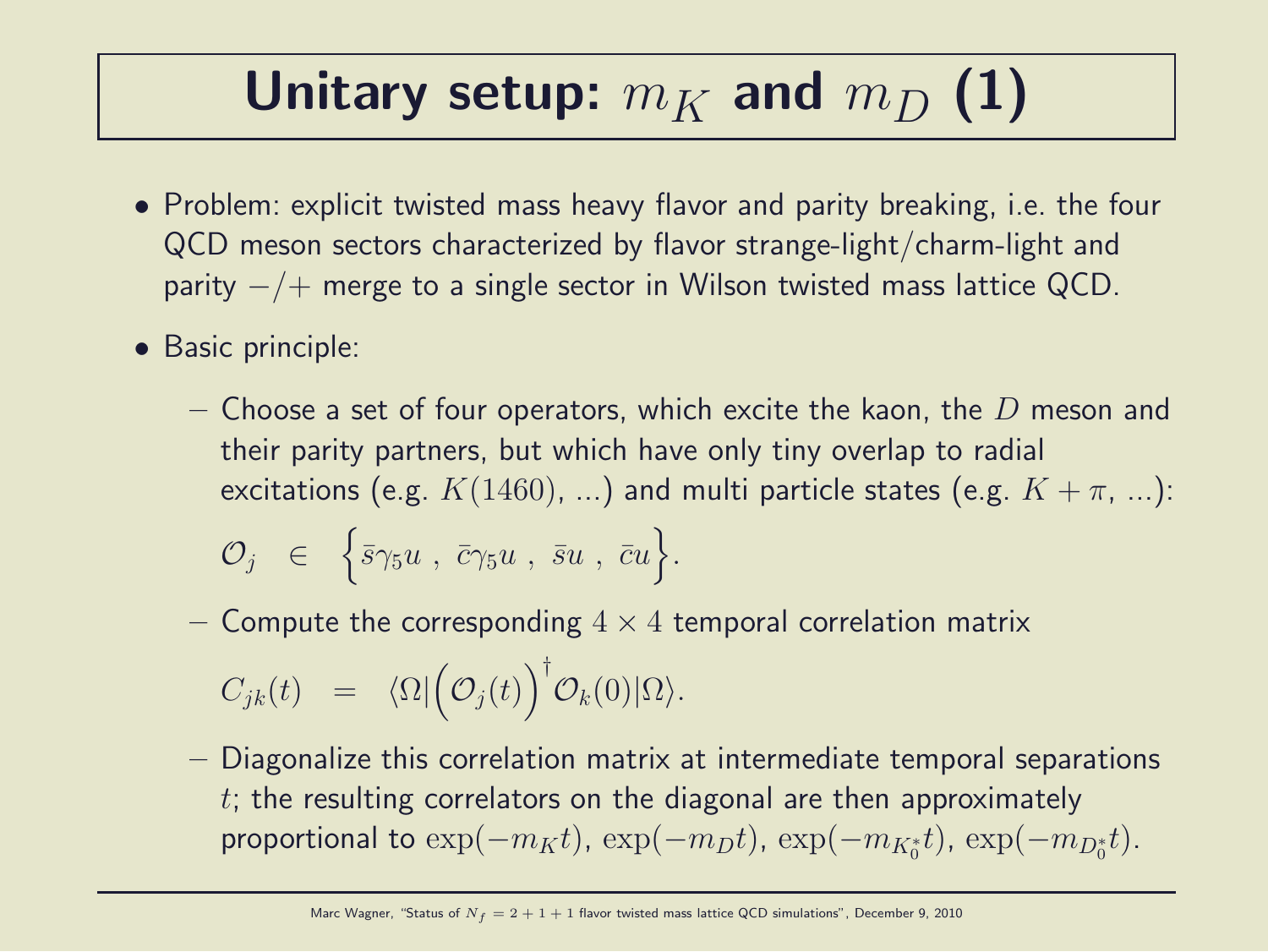#### Unitary setup:  $m_K$  and  $m_D$  (2)

• Exemplary plots (ensemble B35.32, i.e.  $a \approx 0.078$  fm,  $m_{PS} \approx 318$  MeV):

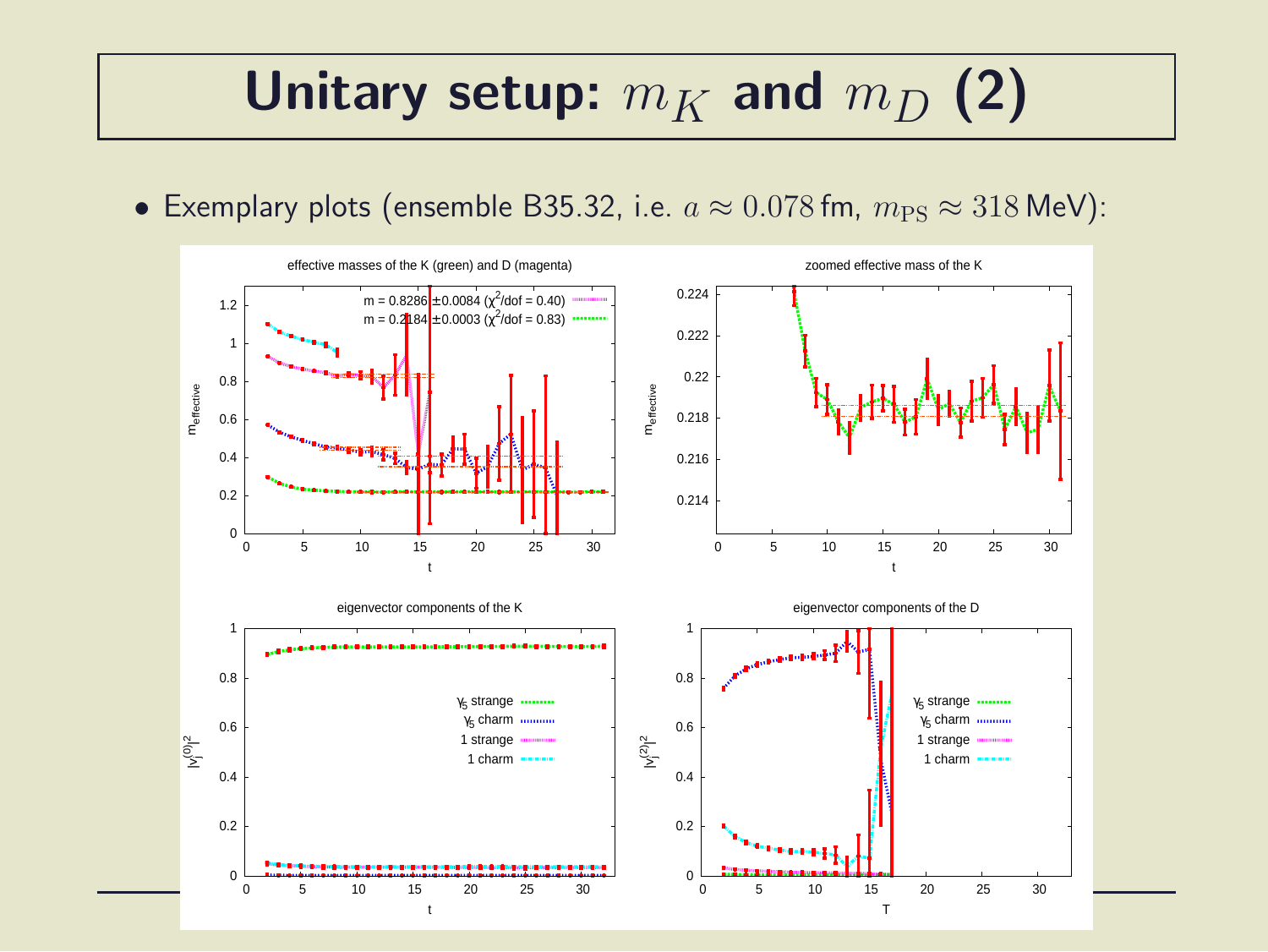#### Unitary setup:  $m_K$  and  $m_D$  (3)

- Control systematic errors induced by mixing of  $s$  and  $c$  states by
	- monitoring the flavor and parity content of the extracted states,
	- applying three different analysis methods.

#### [R. Baron et al.,

"Computing K and D meson masses with  $N_f = 2 + 1 + 1$  twisted mass lattice QCD," Comput. Phys. Commun. 182, 299 (2011) [arXiv:1005.2042 [hep-lat]].

• Summary plots regarding the tuning of the s and  $c$  sea quark masses for the ensembles with  $a \approx 0.078$  fm and  $a \approx 0.086$  fm:

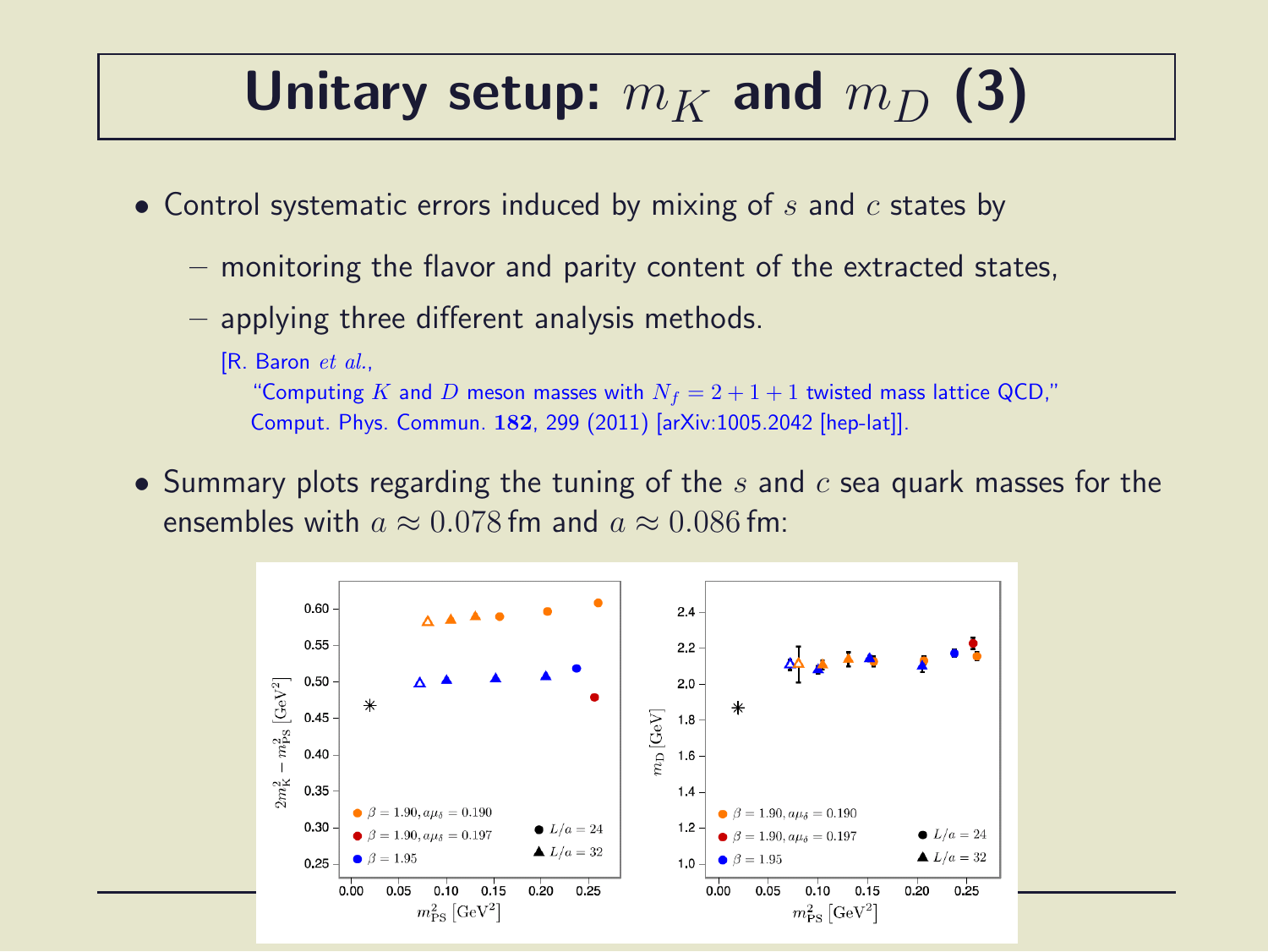## Mixed action setup (1)

• Mixed action setup:

$$
\left\langle \mathcal{O}(\chi^{(f)},\bar{\chi}^{(f)},A_{\mu}) \right\rangle \;\;=\;\; \int \Big( \prod_f D\chi^{(f)} D\bar{\chi}^{(f)} \Big) DA_{\mu} \, \mathcal{O}(\chi^{(f)},\bar{\chi}^{(f)},A_{\mu}) e^{-S[\chi^{(f)},\bar{\chi}^{(f)},A_{\mu}]}.
$$

– Simulate s and c sea quarks with a non-degenerate Wilson twisted mass doublet:

$$
S_{s,c} = \int d^4x \,\overline{\chi}^{(h)}\Big(\gamma_\mu D_\mu + m_{0,h} + i\mu_\sigma\gamma_5\tau_1 + \mu_\delta\tau_3 - \frac{a}{2}\Box\Big)\chi^{(h)}.
$$

 $-$  Use Osterwalder-Seiler-like Wilson twisted mass quarks for valence  $s$  and  $c$  quarks, where flavor mixing is absent:

$$
S_{s/c,\text{val}} = \int d^4x \,\bar{\chi}^{(s/c,\text{val})} \Big( \gamma_\mu D_\mu + m_{0,h} \pm i\mu_{s/c,\text{val}} \gamma_5 - \frac{a}{2} \Box \Big) \chi^{(s/c,\text{val})}.
$$

• Tune the valence  $\mu_{s, \text{val}}$  and  $\mu_{c, \text{val}}$  such that the mixed action kaon and  $D$ meson masses assume their physical values.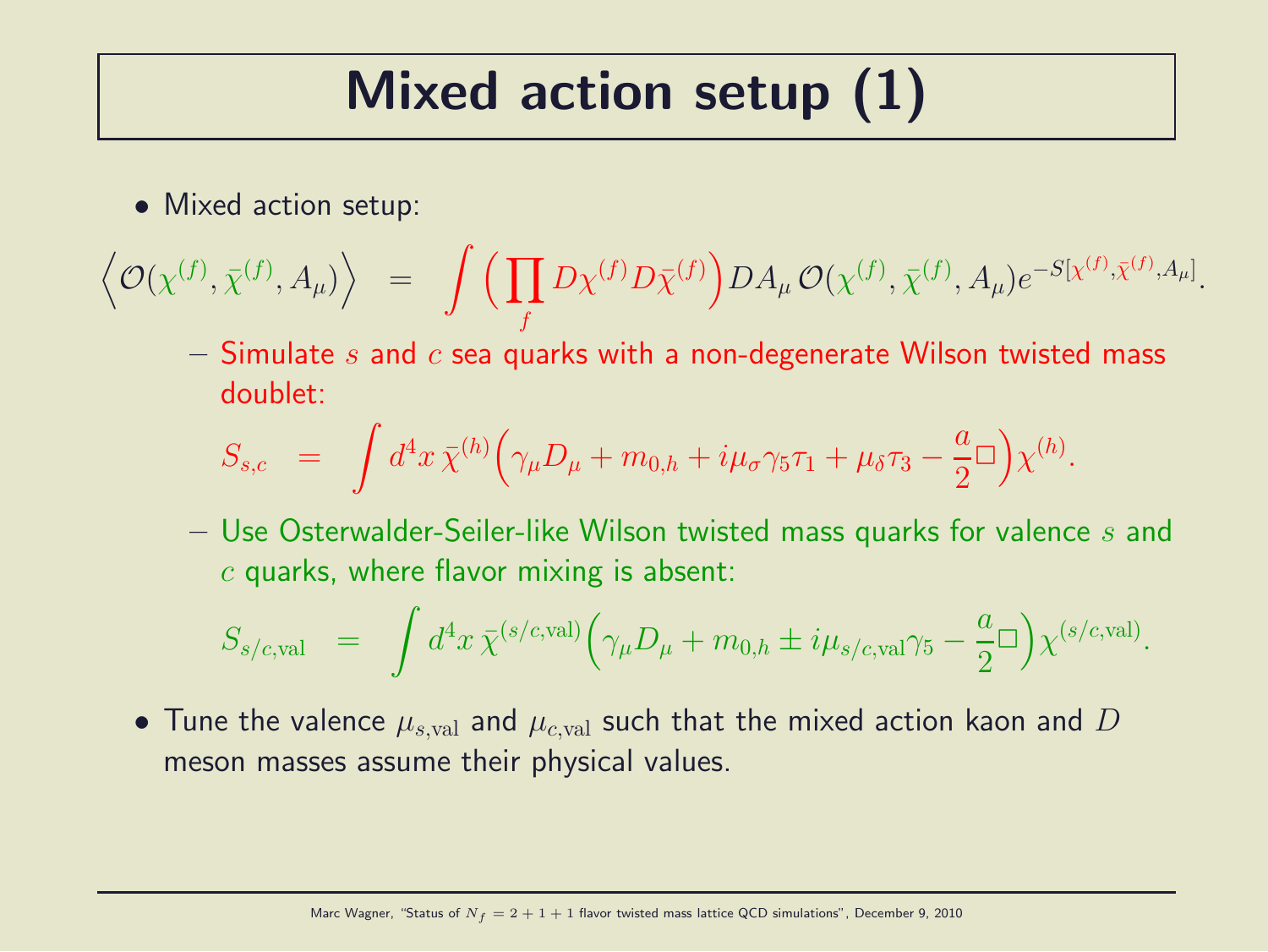# Mixed action setup (2)

- First step: compute the kaon decay constant  $f_K$  within the mixed action setup.
	- [F. Farchioni *et al.*, "Pseudoscalar decay constants from  $N_f = 2 + 1 + 1$  twisted mass lattice QCD," arXiv:1012.0200 [hep-lat]]
- $f_K$  can also be computed rather precisely within the unitary setup.
- Comparison of  $f_K$  obtained within the mixed action and the unitary setup and for two different values of the lattice spacing  $a \approx 0.061$  fm and  $a \approx 0.078$  fm  $\rightarrow$  agreement within statistical errors.
- Conclusions:
	- Lattice discretization errors similar for both setups.
	- Lattice discretization errors seem to be small.

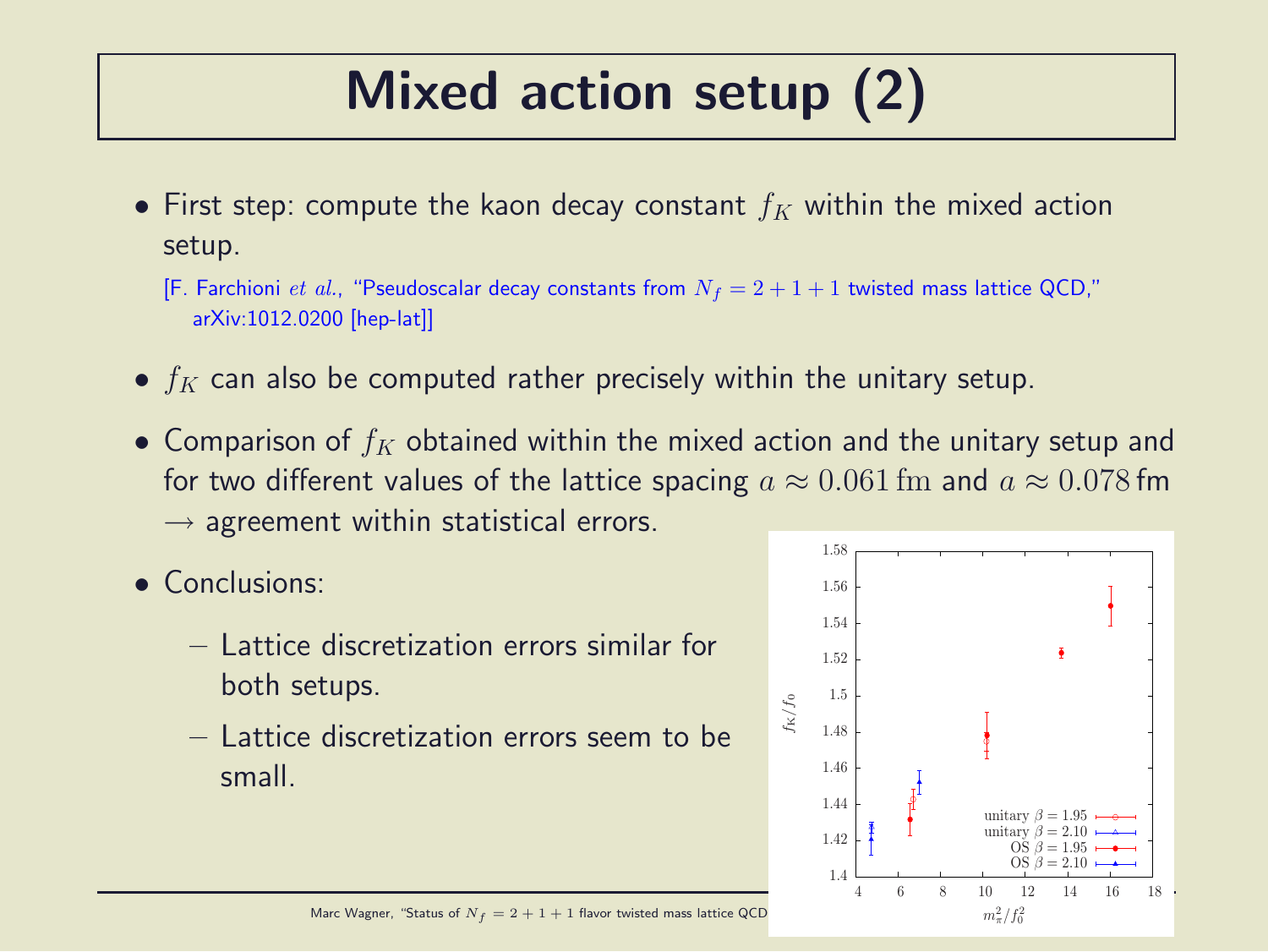# Mixed action setup (3)

- Use chiral perturbation theory (finite size corrections included; discretization errors and higher orders ignored at the moment) to determine  $f_K$  at the physical point:
	- Preliminary result:  $f_K/f_\pi = 1.224(13)$ ,  $f_K = 160(2)$  MeV.
	- Agreement with the  $N_f = 2$  result:  $f_K/f_\pi = 1.210(18)$ ,  $f_K = 158(2)$  MeV.
	- Similar computations/analyses for  $f_D$ and  $f_{D_s}$  underway.